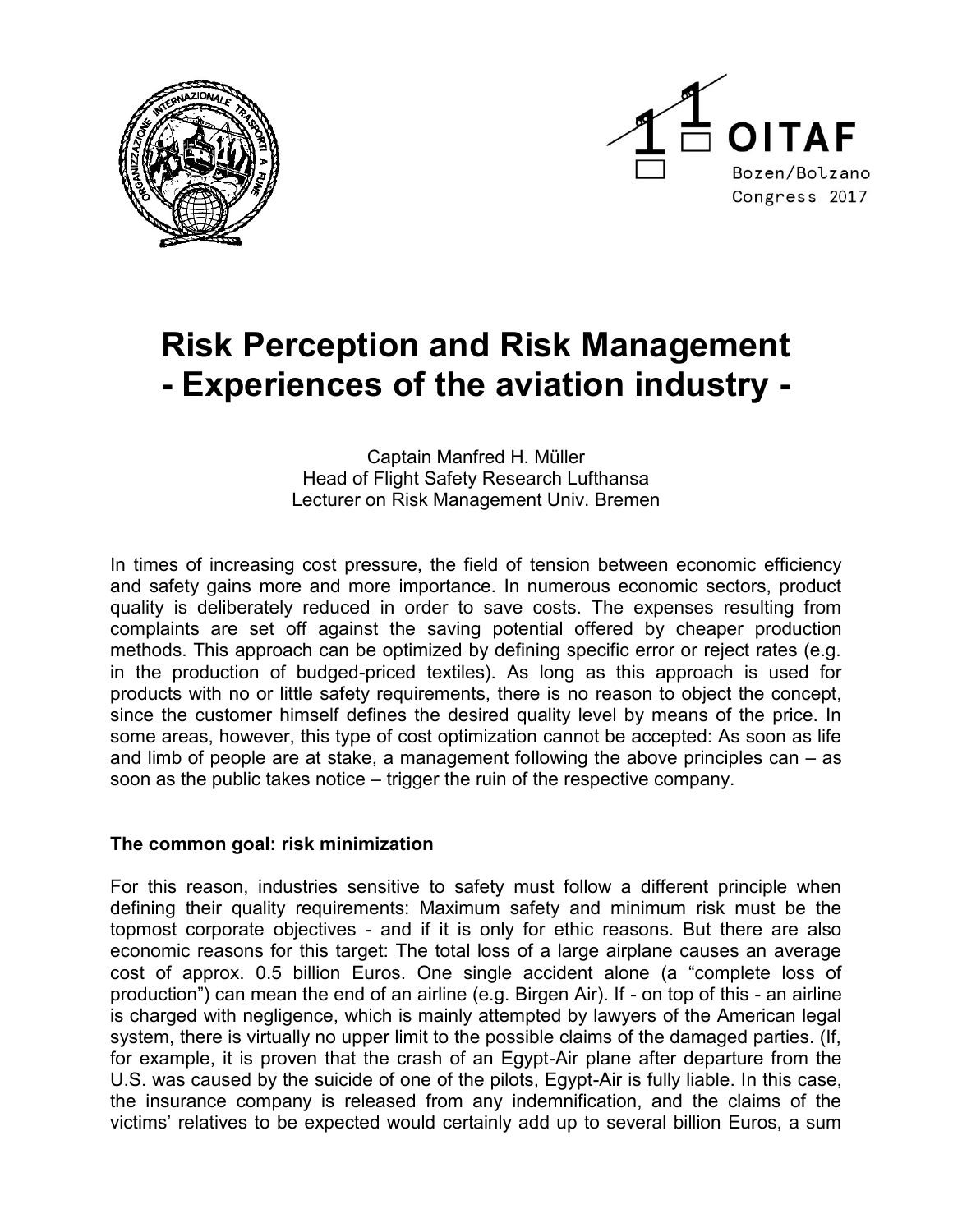that would mean the ruin of the airline).

The phenomenon having started in America, for example doctors and medical institutions are also increasingly exposed to extremely high financial claims from damaged parties. In the medical field, too, one single human error can trigger a human and a financial catastrophe. So there are also substantial economic interests in avoiding complications and accidents.

# **Why do catastrophes happen ? – A philosophic question**

Why do disasters and catastrophes happen? Are we inevitably left unprotected to an unfavorable fate? In the past, efforts to find an answer to these questions inevitably led into the world of metaphysics. Evil spirits, magic and witchcraft were considered the causes of "negative events". And rather unspecific means were used to get rid of possible "catastrophe triggers": exorcism and the burning of witches ranked high. According to the understanding of those days, man and his action were hardly responsible for and had little influence on avoiding catastrophes. The power of destiny was the dominating factor. When the ideas of the Enlightenment pushed man's own responsibility into the foreground, safety could be enormously increased in many fields of human life. (The plague e.g. is not transmitted by the evil eye, but by fleas).

#### **Acceptance of self-determined risks and of risks determined by others**

The personal acceptance of risk, however, is no objective variable, but highly dependent on the – *subjectively perceived* – question in how far the actual risk potential is determined by oneself. A motorcyclist, for example, readily and voluntarily accepts an extremely high risk when exceeding the speed limit on a winding road on his Sunday joyride (self-determined). After an accident caused by the described driving behavior, the motorcyclist's readiness to accept a risk involved in the treatment of a poly-trauma tends towards zero (determined by others). For the medical and the aviation industry this means that the "customer" has extremely high expectations with regard to safety. In addition, it is normally very difficult to assess the personal risks since this assessment is influenced by emotions (fear of a meteorite impact, but no fear of driving a car when under the influence of alcohol).

#### **A definition of safety**

In the past, any flight included a very high risk. Detailed investigations of accidents mainly executed in the U.S. after World War II - made it possible to selectively identify the most important causes of accidents. Especially when the financial resources for risk minimization are limited, optimal use of the limited resources is paramount. The return on investment is highest, when investments are made in exactly those fields where the highest risk is encountered. Reacting in this sense to the main risk areas resulted in an increase in flight safety to approx. 1.2 million flight hours per total loss. Here, the following "equation" applies: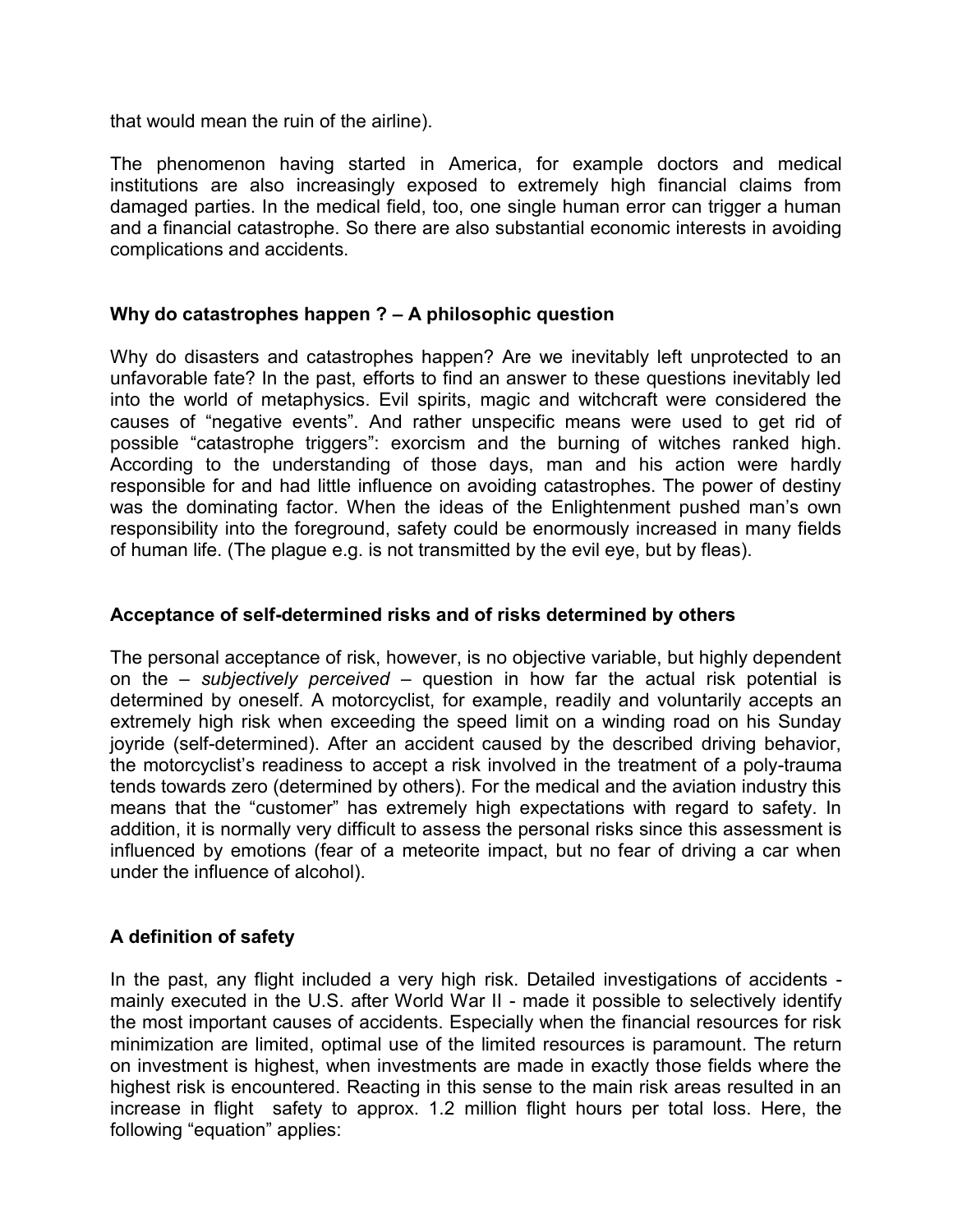# **Safety = Prevention Strategy / Threat**

A high threat requires a powerful defense strategy in order to increase the "value" of safety. To identify the respective risk areas, a detailed error analysis is required. Since aviation catastrophes are of very high public interest, the pressure to identify root causes of accidents is much higher in aviation than it is in many other fields of society. The detailed investigation of more than 500 total losses of large jetliners (takeoff weight > 20 tons) since 1960, made it possible to create an extensive database that reveals weak points and system deficits with the largest possible objectivity.

#### **Man : risk and rescuer**

A detailed investigation of the work environment combined with the analysis of the flight recorder data and the voice recorder of the cockpit communication provides a clear picture of the work conditions and errors that lead to a catastrophe.

Accident statistics prove that it is the human being in the cockpit who causes about three quarters of all accidents. The large share of human errors suggested the – at first sight brilliant – solution to replace the fallible human being by an "infallible" digitally operating computer. This measure was meant to eliminate all human insufficiencies from the man/machine control loop. A computer never gets tired, it is not emotional, does not need a holiday and has a constant level of motivation, etc. (A considerable share of human work has been taken over by robots. In many cases this measure has increased productivity and guarantees an unchanging product quality).

#### **Automation and safety**

In aviation, an increased degree of automation has not changed the share of human errors in the cause of accidents. Even after the introduction of the so-called HITECairplanes, the factor "human error" still accounts for 75 % of all accidents. Up to now, the assumption that an increased degree of automation will necessarily lead to an increase in safety has not come true. In some cases the "human error" was simply replaced by a "computer error". Experience has shown that the digital computer increases or guarantees safety only in "trivial" cases. Since even the best programmer is not able to anticipate all possibly occurring situations, the computer frequently "fails" when unconventional decisions are required or when influencing variables must be weighed and assessed that have not been planned to occur in the respective context by the programmer. Plainly speaking: The machine is an aid as long as support is not really necessary, but it leaves you alone when a demanding decision is required.

#### **Artificial intelligence, the ultimate solution?**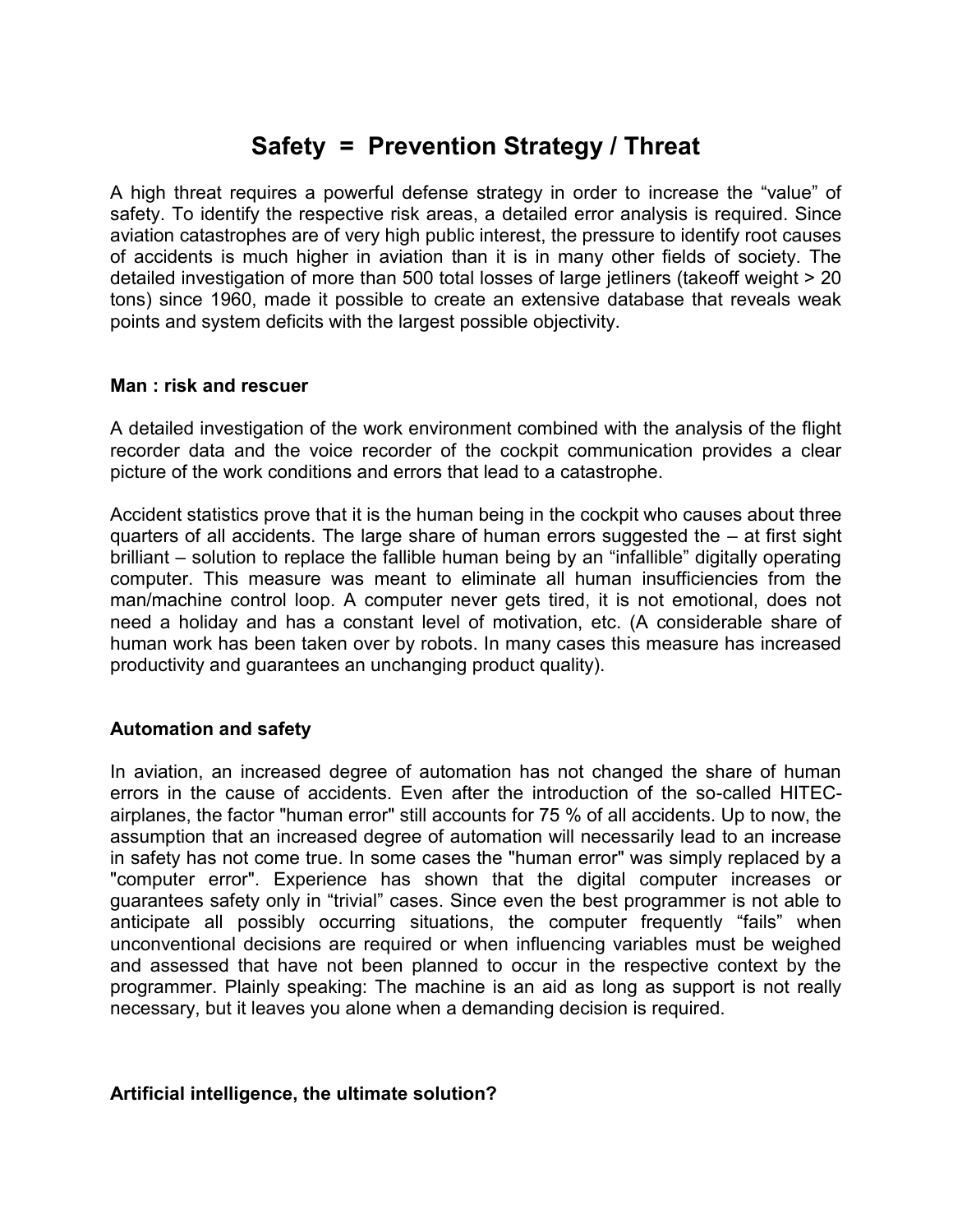Extensive and comprehensive research projects have made us recognize that the socalled "artificial intelligence" (AI) has narrow limits. Even such trivial phenomena as, for example, the healthy common sense can be "imitated" by the computer only within very narrow limits. The artificial generation of intuition or of ingenious new ideas by digital technology is miles away.

#### **Risk factor software**

I would like to demonstrate the problems resulting from the use of a complex calculating program by means of a little intellectual experiment: Imagine a high-capacity computer whose task it is to control an operation or a flight fully automatically. Before using the computer for the first time, a software test must be carried out for reasons of safety. Assuming that 100 different parameters have an impact on a flight (which is a very conservative approach, if you take into consideration that more than 30.000 parameters are constantly monitored in a modern airplane), then  $2^{100}$  or 1.27 x 10<sup>30</sup> system conditions result from those 100 parameters.

Even if a still-to-be-designed mega-computer would be able to check 100 million  $(10^8)$ system conditions per second, the test run would take 1.27 x 10<sup>30</sup> divided by 10<sup>8</sup> years, i.e. 4 x 10<sup>15</sup> years. The dimension of this figure becomes clear when comparing it to the age of our earth, which is "only" approximately  $5 \times 10^9$  years. This arithmetic example shows that complex software is most likely to be faulty and that there is no possibility to prove freedom of fault. A software test must, therefore, always be limited to more or less comprehensive random sampling.

How easily minor errors can have serious consequences was demonstrated by the NASA Mars mission of 1999: An unmanned spacecraft crashed on the red planet because the entry into the Mars orbit had been calculated incorrectly: One department had used nautical miles to measure the distance, the other department had used kilometers. When exchanging the data, the units of measurement were, by mistake, not matched (programming error). Since complete control of a complex calculating program is impossible, operations that decide over life or death of a person committed to our care must always be subjected to a plausibility check carried out by a specialist as the last control instance.

# **Optimized team interaction**

But if the computer is ruled out as the ultimate safety system, how else can complex operations involving quick and difficult decisions be controlled?

We must seek new answers in fields of activity that depend on smooth and safest possible interaction of man and machine. In this context, findings of biology, psychology and social sciences are gaining importance.

To be able to optimally utilize the capacities of the human brain and to correct potential errors, we have to create operating structures that can identify and correct possible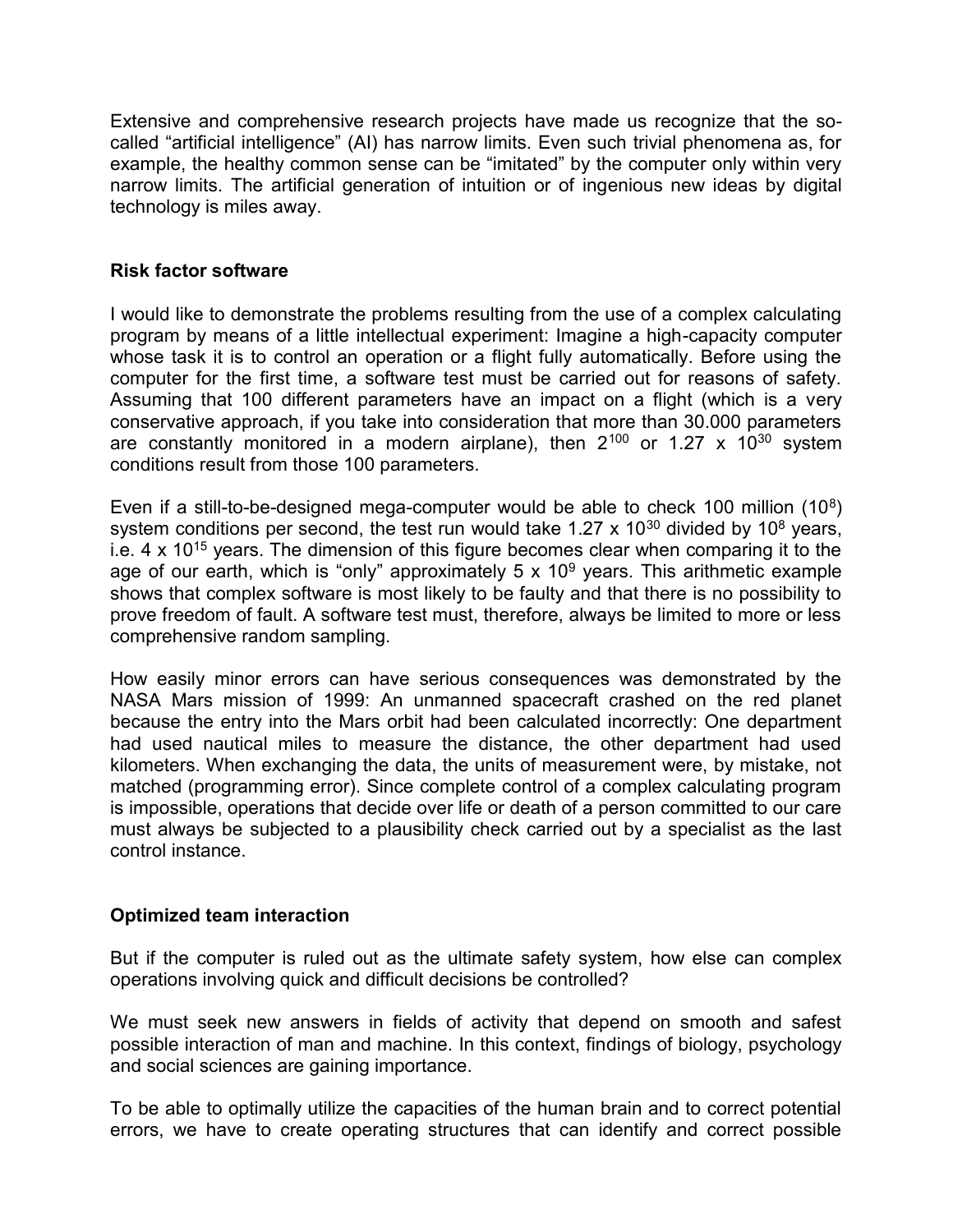errors. The interdisciplinary exchange of ideas and experience has shown that an optimal interaction of humans (team) and machine(s) in solving complex tasks under time pressure require the use and observance of rules and standards that are applicable to all systems. In this context, it is of minor importance whether operating procedures in the operating theatre, in the cockpit of an airplane or in the control stand of a power station are considered.

# **Parallel connection of thought machines**

Since a single person is always "highly error-prone", the principle solution of the problem is to have him/her supported and controlled by a second person with the best possible and most suitable qualification.

The probability that two persons working independently of each other make exactly the same mistake at one and the same point within an operating process is relatively low, as long as the two thought machines collect and evaluate the available facts independently from each other before discussing and clarifying the further steps (parallel connection of several independent thought machines). In case they have different opinions, the reasons for a decision as well as its advantages and disadvantages must be discussed. The independent work of mind of those individuals influencing or controlling the process results in a safety network that is able to cushion human errors. The "mesh size" is determined by the qualifications of the respective individuals and the quality of cooperation.

#### **Error omission in the legal sense**

To develop effective defensive strategies, information on the actually occurring problems must be available. Unfortunately, the "legal treatment" of human errors according to the principle "errors must be punished and errors with severe consequences must be punished severely" has caused much harm: the legislator assumes that threatening with or inflicting a severe penalty can keep people from acting against the rules. This approach might be true with regard to the planning of crimes (bank robbery, shoplifting), but an accidental human error cannot be avoided by the threat of punishment. Possible sanctions prevent an objective investigation and follow-up of an incident and impede the development of effective defensive strategies to avoid similar problems in the future. The fear of punishment leads to hushing up and incorrect assignment of guilt.

# **Zero defect strategy ?**

Quality management, too, is only partially suited for error omission. The complete and continual documentation of production steps and operating procedures is to guarantee constant quality on a high level. However valuable these measures may be, there remains one serious weakness: Dynamic processes in which flexible reactions to unexpected problems are required cannot be recorded without gap, and despite all efforts the fact remains that man does not work without ever failing. "Errare humanum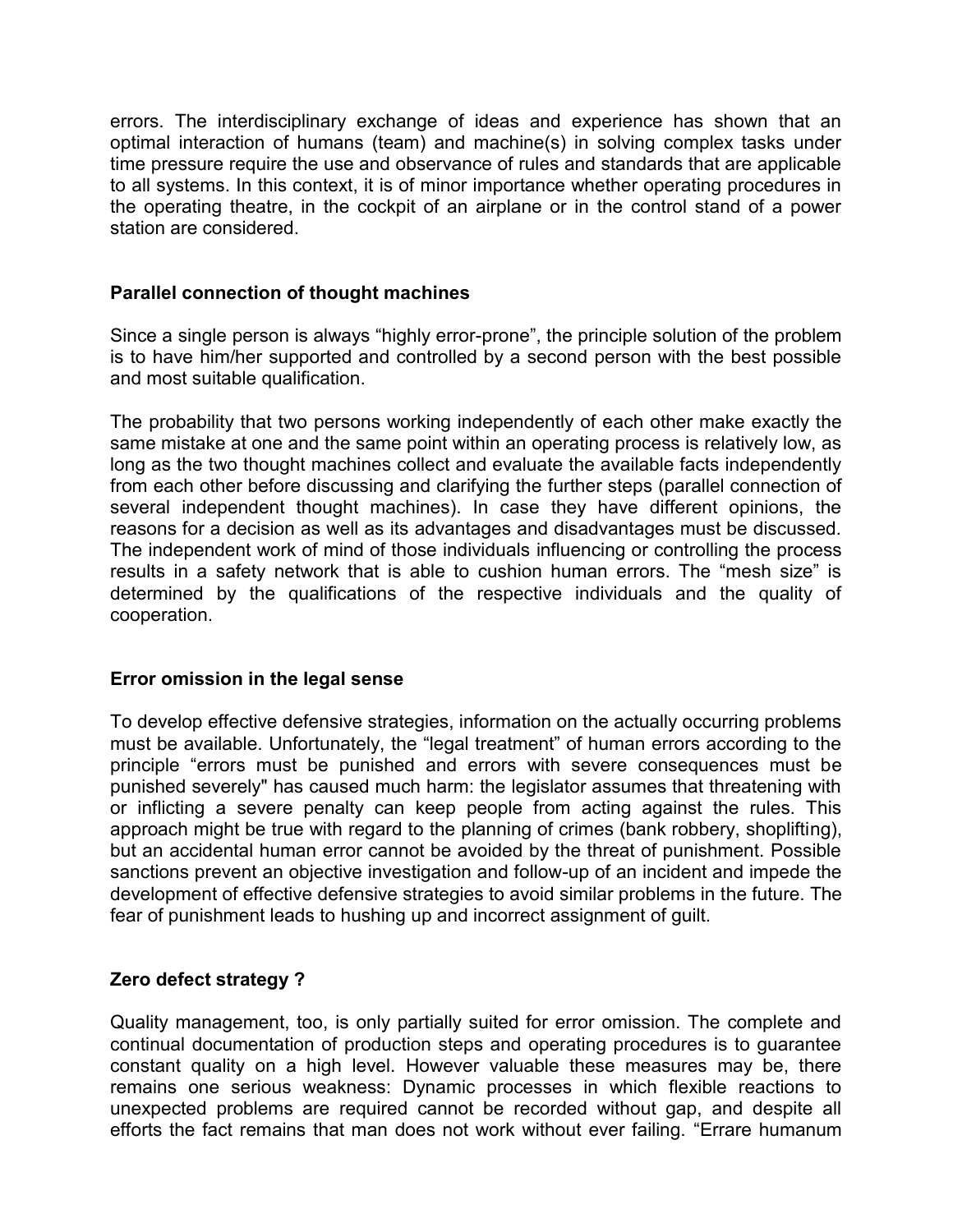est." As a consequence, the aim cannot be the human being working without fault, but to create structures that ease unavoidable human errors or that eliminate the unintended impacts of errors before they can develop their undesired effects.

#### **Non-punitive error management**

To be able to tackle the actual problems, we have to create an environment that is characterized by an atmosphere of mutual trust. The open discussion of errors made must not be endangered by the threat of punishment or the fear of a possible interruption of the career. It should be made clear that the "real professional" distinguishes him/herself by the fact that he/she addresses errors openly and discusses them. This concept is based on the conviction that even the best expert can make nearly any serious mistake under unfavorable conditions. It is not the mistake itself that is "reprehensible", but the hiding of valuable information from the colleagues. It has been shown in the past that progress is primarily achieved by investigating and following up mistakes, failures and catastrophes (that nearly happened).

Every pilot has already experienced elements of accident scenarios of others. If we succeed in identifying and eliminating single links of a possibly mortal chain of errors before a catastrophe happens, the system has worked. If the relevant knowledge is only acquired after a catastrophe, the system has failed.

# **Limits of confidentiality**

To gain the confidence of the colleagues for a so-called non-punitive reporting system, certain prerequisites need to be given:

The reporting system must be operated independent of the disciplinarian. The relevant incidents must be collected and analyzed by an independent organization unit. Protection of the "reporting person" must have top priority. Analogous to the seal of confession in church, the confessing person must be protected under all circumstances. Only if the staff fully trusts the reporting system, will serious incidents be reported. If we do not succeed in building up a basis of confidence, only minor incidents will be reported, which will frequently result in the assignment of guilt to others. Experience with non-punitive reporting systems has shown that it is usually single persons and not abstract organizations that enjoy the trust of the staff members. An accepted confidential person is the prerequisite for the system's success. Of course the required basis of confidence cannot be built up over night; in fact, it is a rather time-consuming process. A suitable confidential person is an experienced colleague who is appreciated by everybody and who has already reached his/her own professional goals. This person should also be supported by younger colleagues as contact persons for staff members their own age.

# **Human factor research project**

The analysis of accident statistics involves the dilemma that due to the  $-$  fortunately  $-$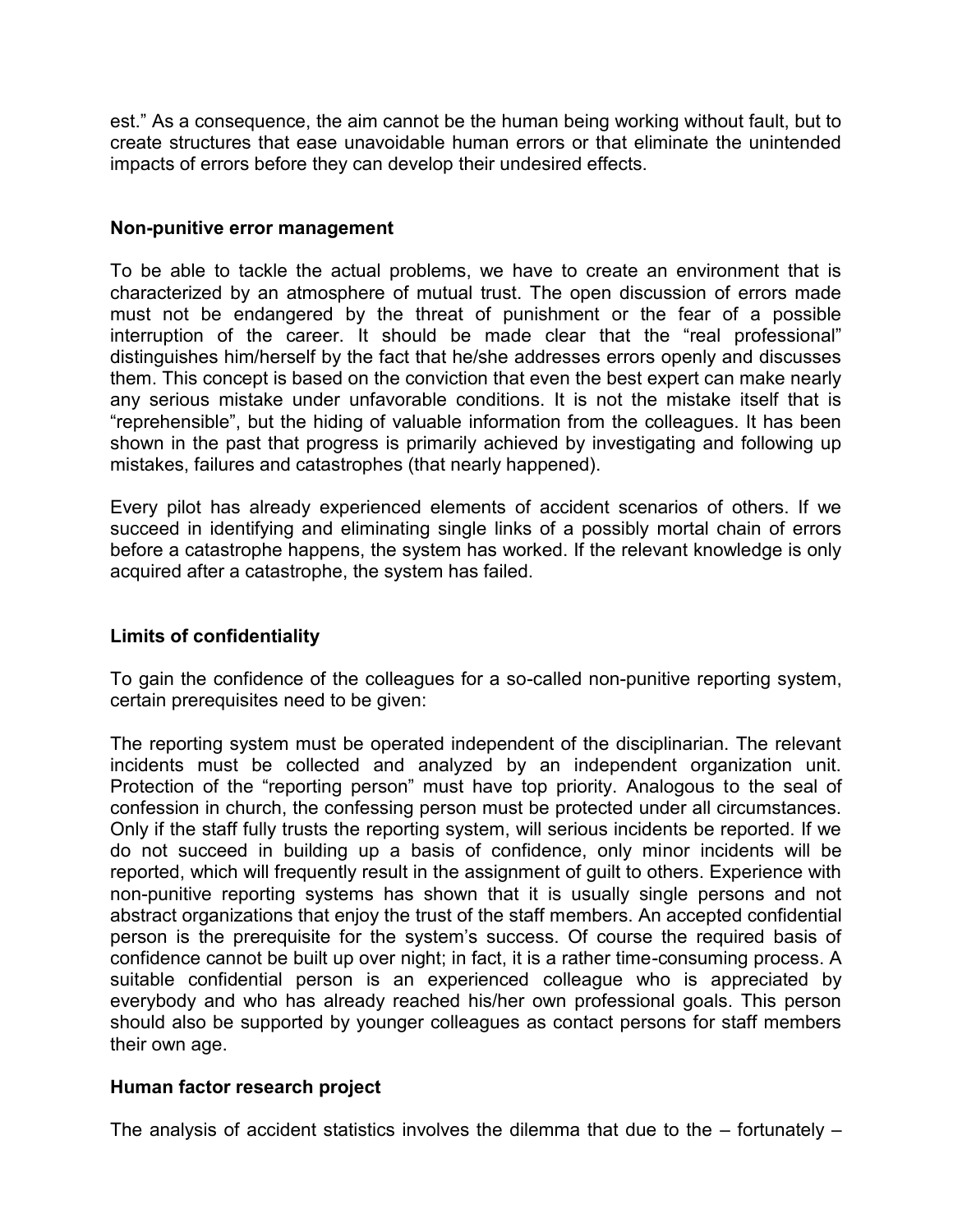low number of catastrophes it is very difficult to make valid statistical statements. Reference to the number of incidents that have actually occurred is often missing. A comprehensive survey is, therefore, unrenouncable in order to obtain an objective picture of the safety situation: A well-structured analysis of as many "almost occurred" catastrophes as possible makes visible the part of the "incident iceberg" that is "below the waterline" – i.e. outside the immediate access of the "event analysts". In addition, the question arises, how large is this normally invisible part.

In order to get a better idea of situations that are potentially safety-critical, the aviation industry has conducted a so-called Human Factor Research Program. It has been the most comprehensive study of its kind: 2,070 pilots filled in a 120-page questionnaire. The survey asked for explanations and descriptions of the safety-critical incident that was *experienced last*. The answers added up to three million two hundred thousand data records. Evaluation of the data took more than two years.

Table 1: Six risk classes were established:

|                     | <b>Risk class 1:</b> There was an irregular incident. But there was no need to act. It was<br>clear that there would be no safety-relevant impacts ("No problem").                                                                                                                                                                              |
|---------------------|-------------------------------------------------------------------------------------------------------------------------------------------------------------------------------------------------------------------------------------------------------------------------------------------------------------------------------------------------|
| <b>Risk class 2</b> | There was a safety-relevant incident. Appropriate actions of the crew<br>made it possible to avoid the building up of any effects that would<br>have impaired safety ("Routine").                                                                                                                                                               |
|                     | <b>Risk class 3:</b> There was a safety-relevant incident. The crew was able to control all<br>the effects of the incident completely ("Well done").                                                                                                                                                                                            |
|                     | Risk class 4. There was a safety-relevant incident. The effects of the incident could<br>be controlled only partially by the crew (cockpit, cabin). ("Things<br>turned out all right in the end.")                                                                                                                                              |
|                     | <b>Risk class 5:</b> There was a safety-relevant incident. The <b>effects</b> of the incident could<br>not be controlled by the crew (cockpit, cabin). In the end, it was only<br>possible to manage the situation because no further aggravating<br>factors occurred. The last link in the error chain was missing. ("By a<br>hair's breadth") |
|                     | <b>Risk class 6:</b> There was a safety-relevant incident. The situation got completely<br>out of control and we survived only by chance or by luck. ("Oh, Shit!")                                                                                                                                                                              |

The mean risk value in the above survey is 3.4, i.e. an incident in which the safety-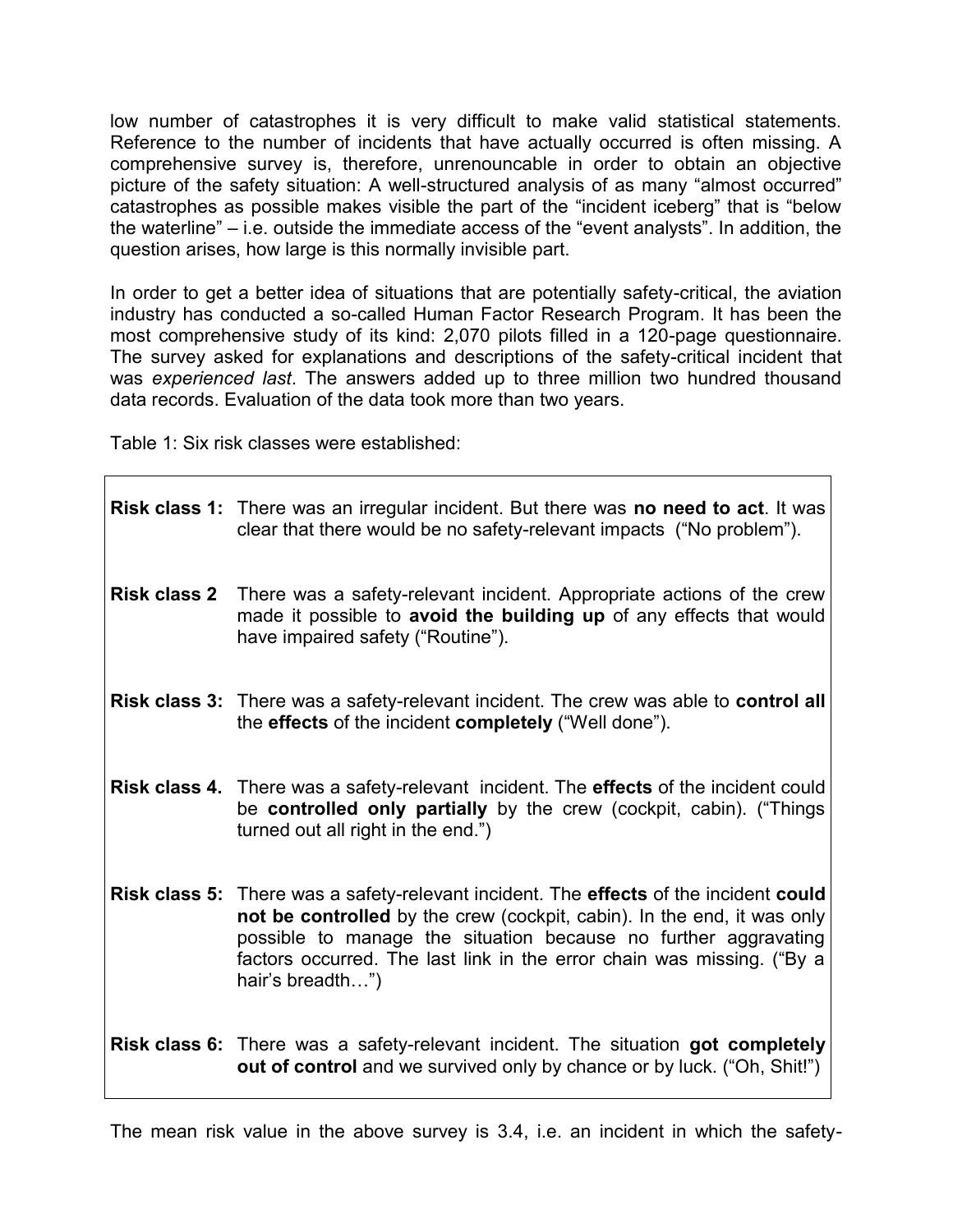critical impacts could nearly entirely be controlled by the pilots. It is striking that the higher risk classes 4, 5, and 6 together make up for more than 40% of all safety-critical incidents. So the reported events were not just "peanuts", but a large share of them represent a significant danger potential. Different from a collection of reports on safetycritical incidents, the questionnaires do not, however, reveal how the event developed in detail (no scandalous stories), but they only deal with possible influence and disturbance variables – also for reasons of anonymity.

Based on the survey data, four main categories have been established, which cover the major aspects of the problems:

- □ TEC: Technical problems, failure of systems
- **HUM**: Human errors
- **OPS**: Operational problems, complications
- □ **SOC**: Aggravating social factors

The category Operational Problems *OPS* (complications) refers to influences complicating the operating procedure beyond the standard rate. Aggravating social factors *SOC* refer to the team situation in the cockpit: deficits in communication, bad CRM (Crew Resource Management: a strategy for optimal utilization of all resources and information that are available to a team), conflicts (which are quite often not openly expressed), a too steep or too flat hierarchy, psychic or psychological problems, etc.

For evaluation, the different risk categories were first considered separately. If the above factors occur alone, the following percentages result (percentage of the total number of incidents):

**TEC: 7.7% HUM: 4.9% OPS: 1.2% SOC: 0.7%**

It shows that, when considering individual incidences, technical problems TEC are at the top of the scale with 7.7% of all events, followed by human factor HUM with 4.9%. At first sight, this is surprising: How does this figure relate to the fact that 75% of all accidents worldwide are human factor accidents? The analysis shows that cockpit crews are normally well able to manage one **single** error. The safety network of structured cockpit work eases solitary human errors.

#### **The effect of simultaneously occurring risk factors**

In a second step the analysis comes closer to the actual risk potential: Now two categories are combined respectively (e.g. TEC+HUM or OPS+SOC, etc.). Here we see that the dangerous impact of the human factor increases, when it is combined with other factors. If operational problems (complications) and a human error occur simultaneously, the share of safety-critical incidents increases to 8.3%. The statistics show that a well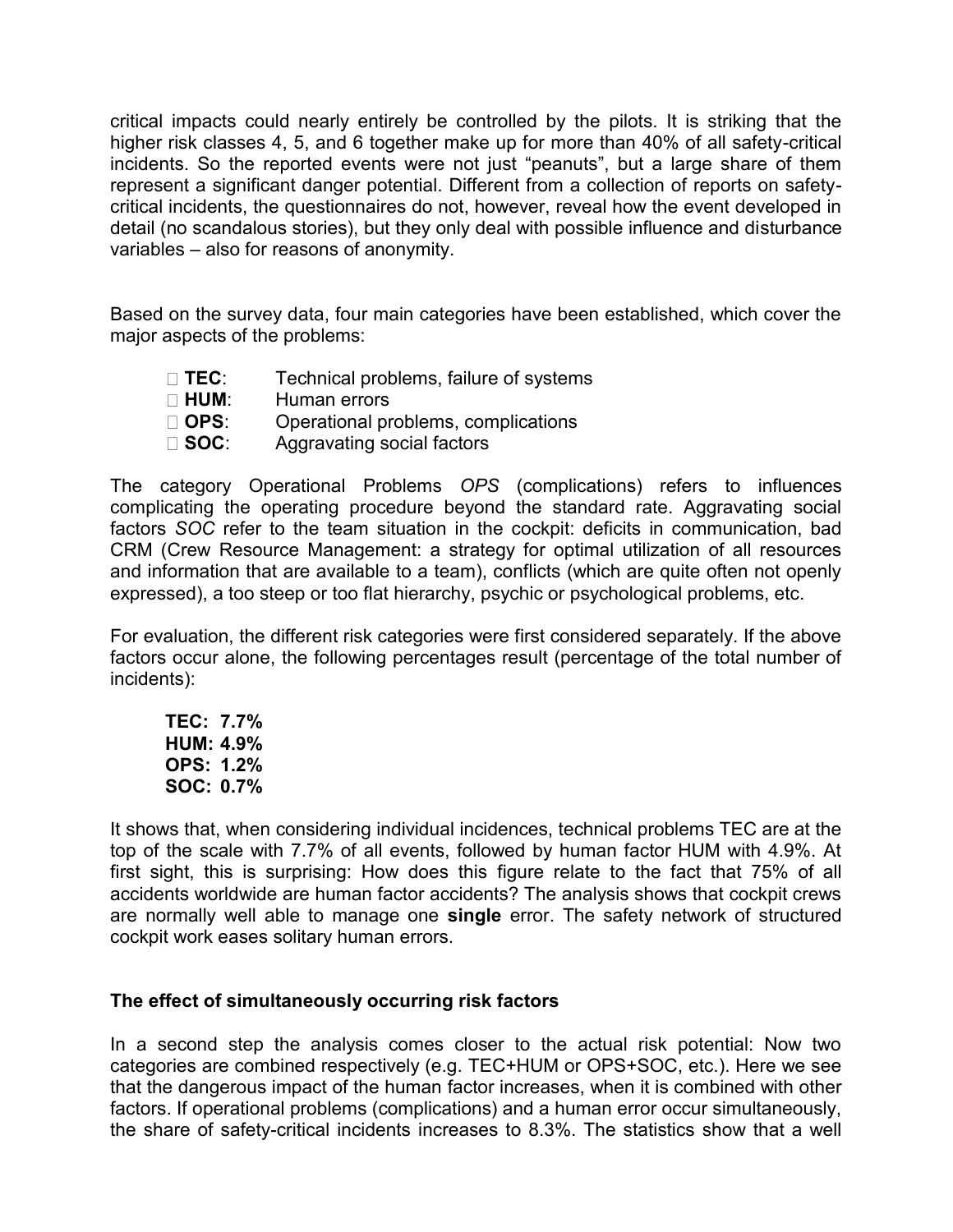organized work environment has a considerable risk-reducing influence. The largest risk group with two combined factors is the combination of human factor (HUM) and problematic social climate (SOC). 13.7% of all incidents show this combination. This shows that the work atmosphere has a much larger influence on risk than complications.

All three categories (HUM, HUM+OPS and HUM+SOC) together, however, account only for 26.9% of all safety-critical incidents. So what is the most important share of the often potentially mortal human factor ?

# **Social factors – a "turbofactor" with regard to human error**

The next evaluation step gives an answer to this question: When considering combinations of three risk factors (e.g. TEC+OPS+SOC), the following picture develops: Far and away the most frequent safety-critical situation (37.8% of all events) consists of the following "mixture":

- 1. A complication develops (OPS).
- 2. In this situation of increased stress a human error occurs (HUM).

#### **3.** *The negative effects of the error cannot be corrected or eased because the working climate (SOC) is not optimal.*

This means that a negative social climate has the effect of a "turbocharger" when a human error occurs: In many cases it takes tense human relations to turn a "harmless" error into a potentially life-threatening situation. It needs to be pointed out that a tense atmosphere is usually not identical with a dispute. In many cases the working climate is burdened without the person responsible for the bad climate noticing it. The others involved in the situation frequently only sense an "undefined feeling of unease". A first negative impression, too much or too little respect, contempt, misunderstandings, a bad mood brought from home, lack of motivation, etc. can reduce the efficiency of a team considerably.

*A first and important step to ease the problem is to clearly express one's own feeling of unease or the personal feelings.*

Normally a considerable inner reluctance needs to be overcome first to be able to do this. But already statements such as: "…I do not feel comfortable in our teamwork" or "…I have the feeling that there are problems nobody addresses" can be a first step to improve the cooperation.

Especially in professions characterized by the picture of brilliant experts who solve any problem without difficulties it is a real challenge to address soft "psycho-social factors". Nonetheless, this area must not be neglected or repressed; for this risk potential was not "discovered", articulated and put into the foreground by "worldly innocent" psychologists, but by those people responsible for the problems.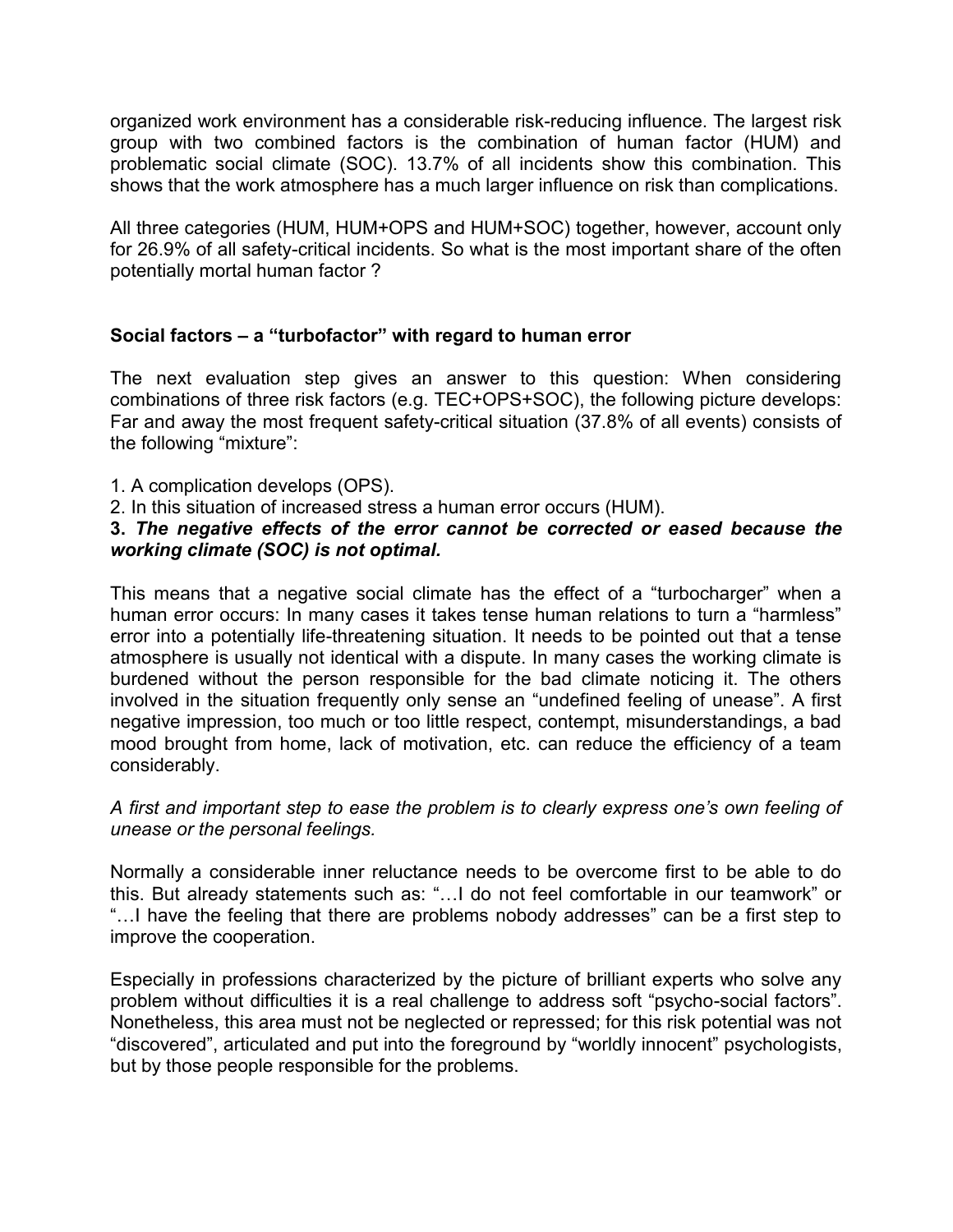#### **Working climate and safety**

Everybody knows that the working climate has an influence on the quality of work and on safety; it is, however, definitely surprising that the impact of "atmospheric disturbances" is that high. According to the above findings, the fact that colleagues do not get along well with each other ranges highest on the scale of safety problems. Social tensions in the team increase the risk of a safety-critical incident by the factor 5, or with other words:

#### *An optimal working atmosphere could mitigate or ease 80% of all safety-critical human errors.*

The study has thus proven a *quantitative* connection between the "soft factor" Social Climate and the risk of dangerous incidents. However, not only the number of incidents increases, but also the risk class! (The mean risk of incidents caused by the human factor (HF) amounts to 3.57).

# **Training for optimized teamwork**

What does this statement imply for our work organization and for training?

The efforts to achieve an optimal CRM (Crew Resource Management) and optimal team structures must be intensified. In the past, bad team behavior or a miserable atmosphere in the work environment were frequently tolerated with the argument: "…but he/she is technically quite competent!" This statement should no longer be accepted. Survey evaluations show that bad team behavior triggers a major share of safety-critical incidents; and they are frequently not eased by excellent abilities, but simply by good luck.

This implies that deficits in team behavior must be addressed consequently by individual colleagues as well as by trainers and superiors. As already mentioned, this is more easily said than done, since the subject often requires more far-reaching discussions. A first reaction to this result of the survey could be to ask not to assign any "unpleasant" colleagues to the job who do not immediately create a "great atmosphere" in the team. But in general, this measure would not ease the problem since everybody once in a while - and often unconsciously - burdens the work climate for the colleagues by his/her behavior. Therefore, it will probably be more successful to provide *all* colleagues with tools that ensure an optimal handling of social problems (in a wider sense).

Social competence obviously is also important for managing safety problems in technically oriented fields of work, a fact that has been seriously underestimated in the past.

#### **The various risk categories**

The following graph shows the percentages for the individual risk groups. The figures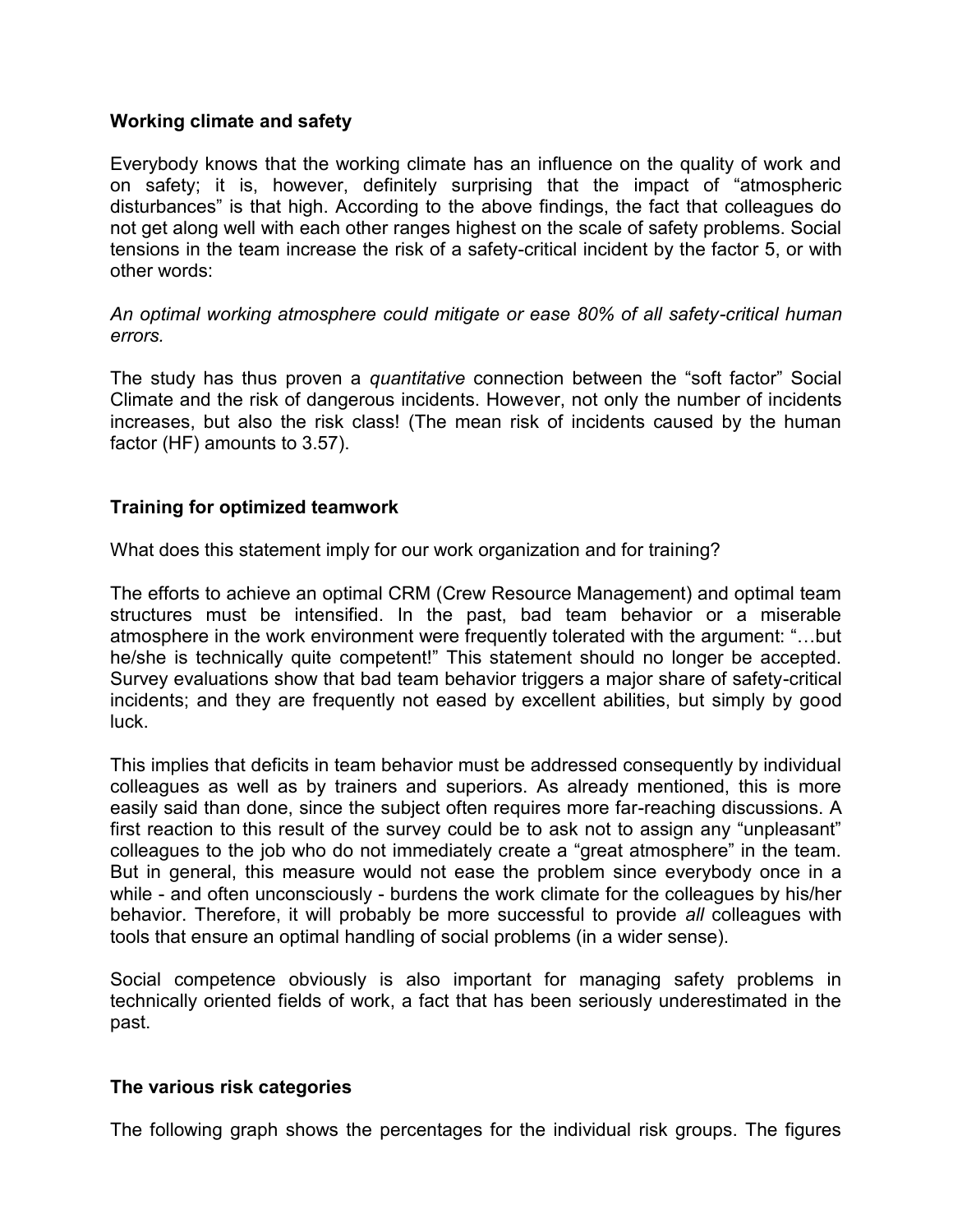reveal that the survey made it possible to break down the fine structure of the saftyrelevant human factors: When adding up all categories in which the factor HUMAN appears, the total is 79.1 %, and this is the figure that corresponds more or less with the 75% of the IATA accident statistics.



# **Frequency of event configurations**

*Fig. 1: Possible combinations of the various risk categories. The uppermost line shows the combination of all four groups: Technology (TEC), Operational Problems (OPS), Human Error (HUM), and Social Problems (SOC) account for 9.1% of all incidents. The second data block shows the combinations of three factors. By far the largest block (37.8%) consists of OPS, HUM, SOC. As to the combinations of two factors, the mixture of HUM and SOC is at the top of the table. The smallest group – in the lowest data block – are social problems only with 0.7%.*

# **Social problems in the team**

But what does the term SOC mean if you look at it more closely? The structure of the questionnaire deliberately addressed possible impairments: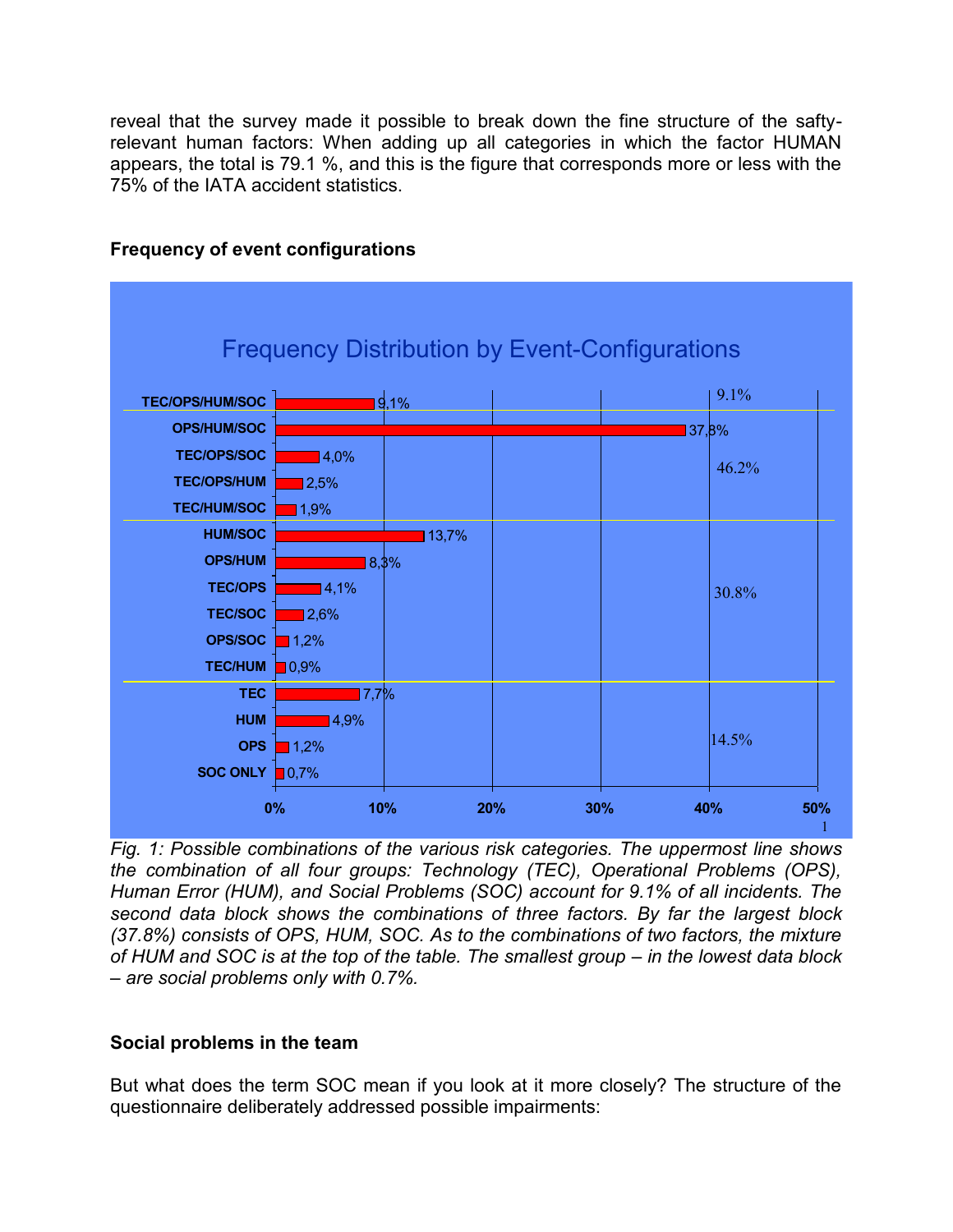Approximately 32% of these "unfavorable CRM events" are triggered by "single-handed action" of one pilot. This figure shows that a behavior that is not jointly coordinated and agreed upon poses a safety problem. There is normally no "ill" will behind such an approach. Time pressure, target fixation or unexpected complications shortly before the expected completion of a task can turn a good team player into a "Rambo" in no time.

It is in the nature of things that the problem of a "single-handed attempt of one team member" is usually triggered by the captain. Due to the hierarchical structure and the overall responsibility, it is normally a simple matter for the boss to stop a single-handed action of a team member. For a hierarchically subordinate employee it is much more difficult to convince the boss of the problematic nature of a decision that was made alone, because he/she has to overcome a huge emotional hurdle before expressing criticism from the position of the "subordinate". The larger the difference in age or in hierarchy between the team members, the more difficult it can be for the employee to utter criticism.

The fact that approximately one third of all CRM problems is due to lone-wolfing, shows that there is an urgent need for action in this field and that you have to make efforts again and again to create a common work basis. To avoid any rush is a very important preventive measure in this context.

The above graph shows that the factor SOC ONLY represents the tail-light of the table with only 0.7%. This clearly tells that social problems – as an isolated factor – are practically irrelevant as the cause of a safety-critical event. Great efforts are being made to create a positive working atmosphere. Existing difficulties only become obvious when additional burdening factors occur.

#### **Who is going to teach optimized teamwork?**

Who should carry out the relevant training? Basic knowledge of CRM-subjects should certainly be taught by psychological experts. However, this method of teaching can only be applied to a relatively limited extent, since the actual knowledge transfer takes place with reference to the personal working situation, and must therefore be explained and accompanied by colleagues of the same professional field. In order to be efficient and accepted, the training must be implemented in the specific environment and can, therefore, only be rendered by specialists (pilots, engineers, medical doctors) as trainers and multipliers. The results of the survey give additional support to these efforts. More training in this field must, however, never make cutbacks in basic technical training tolerable. CRM-training does not substitute technical knowledge, but is "only" a necessary supplement.

#### **Communication deficits**

The following figures should illustrate the problems assigned to the field of SOC:

It has already been mentioned that in *68.4%* of all events described "additional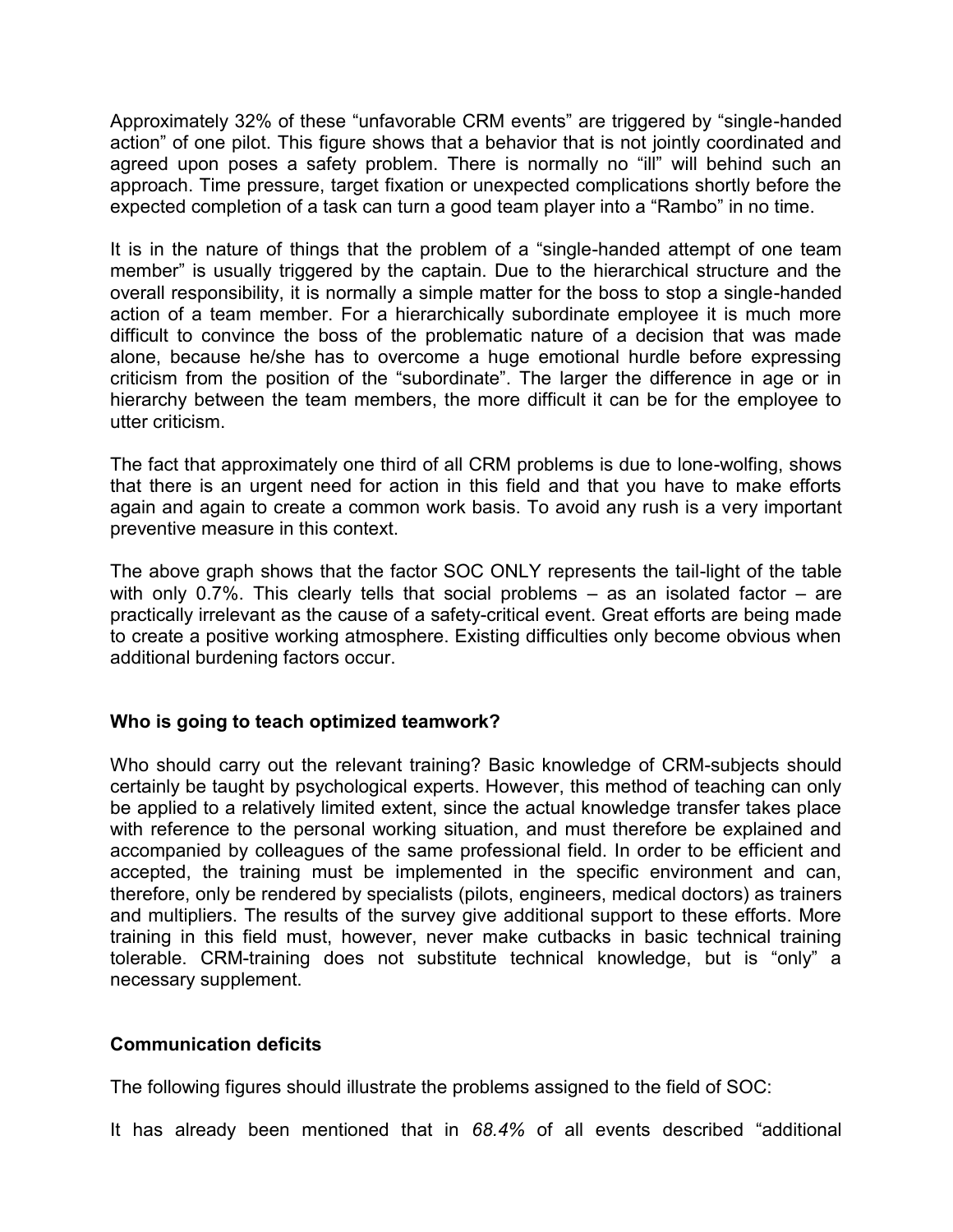aggravating factors in the field of social interaction" were found. That this very rarely means a dispute in the common sense or an openly fought conflict has already been explained. In *77.4%* of the cases with aggravating factors in the area of social interaction, communication problems were reported.

In 48% of all incidents:

- $\Box$  necessary statements were not made, corresponding hints were not given,
- □ unclear concerns were not expressed.
- $\Box$  important statements were incomplete, insufficient or were not heard.

In the above cases the *"sender"* of the message is the one who was negligent, since the quality of communication is entirely determined by whatever arrives at the other end. For this reason, the sender of a message has the obligation to check what information has actually been perceived by the receiver.

So the problem is not the captain's lack of readiness to put a hint received into according action, but the missing courage of the first officer to address deviations consequently and clearly.

In only 23% of all communication problems no corresponding reaction followed a clearly understood hint. But there is a strategy to deal with this type of situation, too: If there is no reaction to a correcting hint, the concern must be repeated.

If the first officers does not speak up and the captain is exclusively fixed on the target, this can result in the non-correction of an error. (The worst accident in civil aviation with 583 casualties happened because a young co-pilot did not have the courage to correct the experienced trainer captain a second time).

#### **Violation of rules**

The so-called violation of rules makes up for a large share of human errors of the cockpit crew. A few years ago, a task-force of Boeing dealt with this phenomenon: The study analyzed accidents. When investigating cases of total loss, the team investigating did not ask what caused the accident, but searched for means that could have prevented it. The survey shows that about 80% of all accidents could have been prevented by strictly observing the rules and regulations. For this reason, the area "working in accordance with rules" is of special interest to us in the evaluation of the cockpit study, because the statement of the Boeing study means that the number of accidents (at present approx. 18 per year on average) could be reduced by 80% (or approx. 14 total losses per year) at once, if the pilots observed the rules strictly.

77% (N=940) of all human errors that trigger a safety-critical incident are "nonobservances of rules" (omission/violation). The total number of reported violations of rules is 1513, and thus much higher, which is due to the fact that multiple violations (non-observance of at least two rules) were reported in 573 cases. The usefulness and protective effect of the rules is not questioned in principle. Nonetheless, violations of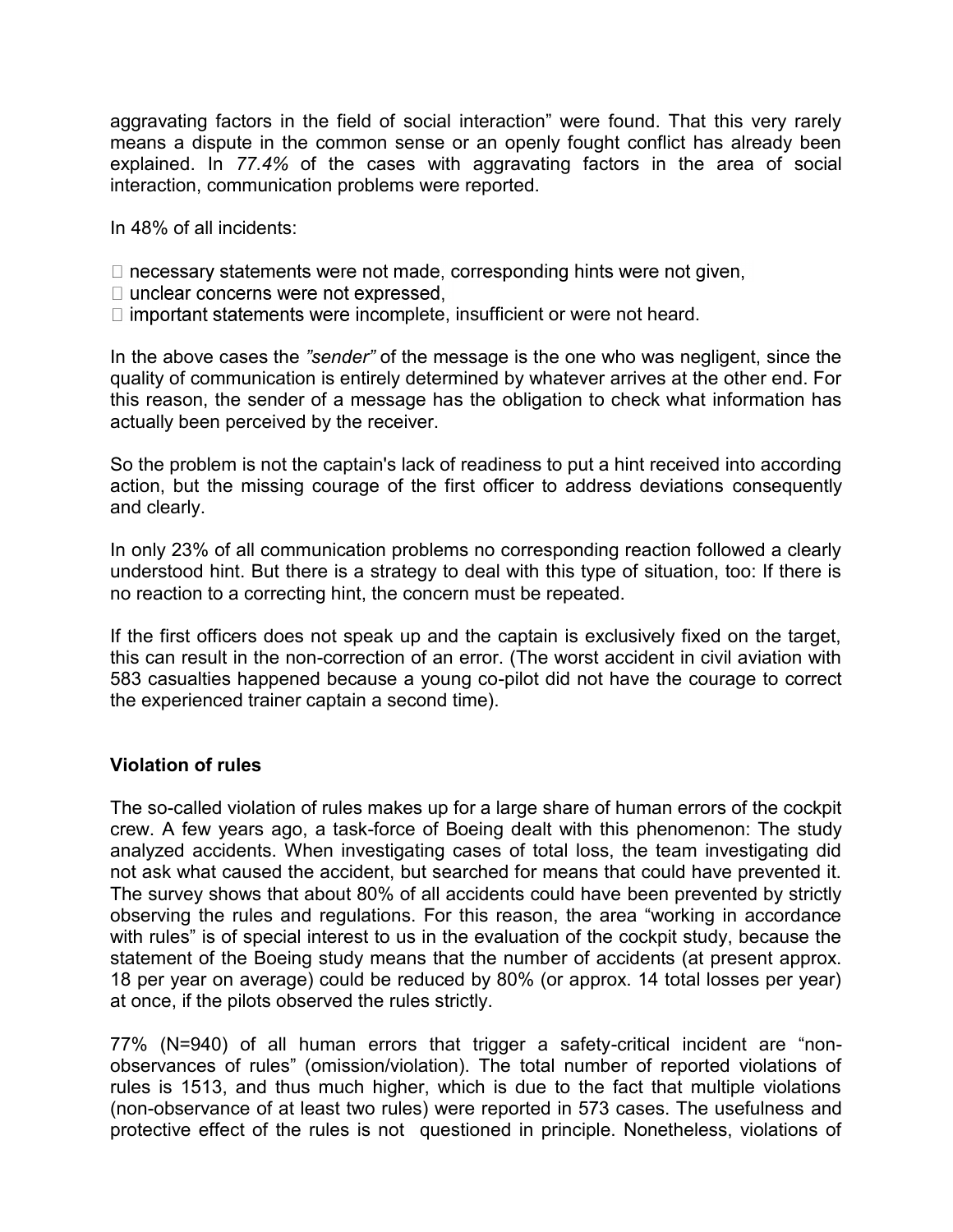fundamental rules obviously occur again and again: time pressure, immense routine, complacency, and the feeling of being invulnerable reduce the threshold to violating rules.

# **Standard procedure (SOP)**

As a principle rule, there are several procedures to solve a task – all offering the same level of safety. For this reason it does not necessarily become clear at first glance, why they should be limited to a few strictly defined standard procedures. But there are several reasons for making and observing binding agreements:

To be able to control each other and to address deviations from the rules, all cockpit members must be able to refer to commonly accepted procedures. When applying "personal procedures", the controlling person can no longer determine whether the working step is desired in the way it is implemented or whether an unintentional human error has crept in. If a crew works in this "gray zone", it has to rely on its feelings, which are bad or even mortal advisors – as is documented by many flight accidents.

#### **Failure and readiness to take a risk**

Behaviorism presents another important argument for disciplined work: After a tolerated rule violation the threshold for further, often even more serious violations is reduced. For this reason, deviations from rules must be addressed as soon as they occur, in order to prevent a cascade of violations.

The captain is responsible for the observance of binding rules. He is assisted by a responsible first officer as a means of support and additional "control and redundancy organ". Thus, a violation of defined rules always means that the redundancy structure in the cockpit has failed. The tolerance threshold accepted by the first officer determines the mesh size of the safety network.

#### **Experience and adherence to rules**

A high level of self-discipline is required in order to consequently observe rules that are partly considered as inflexible after years of successful work. Training and management personnel is particularly endangered in this respect: A person who has participated in working out the rules and constantly remembers the partially controversial discussion resulting in their implementation, will sometimes have great difficulties in adhering to these rules. However, due to the trainer's model function a violation of rules by the trainer has an especially strong negative effect, because human errors occurring in this context will most probably not be corrected by the inexperienced colleague, since he/she does not expect this type of rule violation.